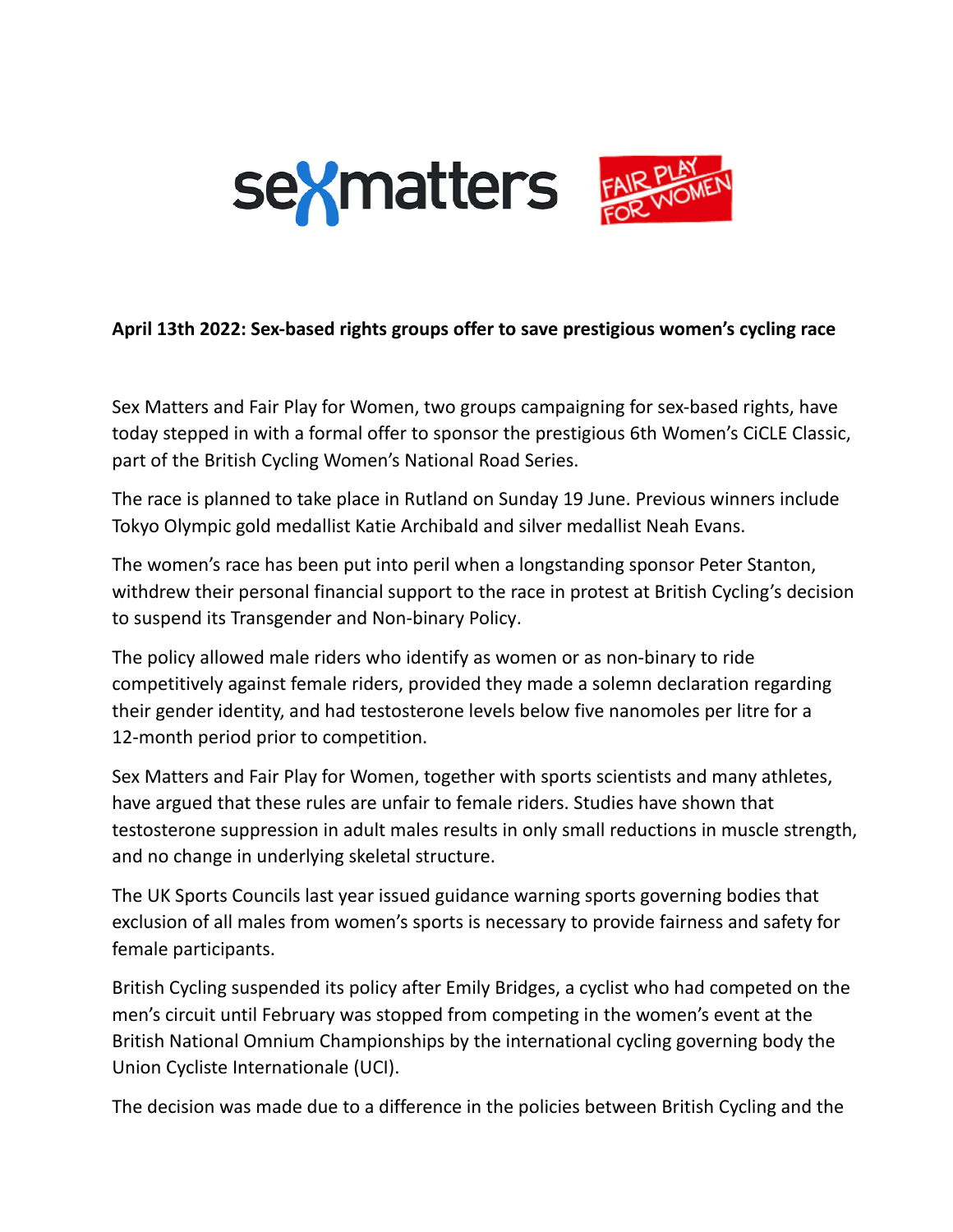UCI, which British Cycling said was "unfair on all women riders and poses a challenge to the integrity of racing".

Dr Emma Hilton, a Director of Sex Matters, said:

"Fairness in sports is integral, and female cyclists need their own races that exclude males. This event has previously showcased our best female cyclists, and we are keen to play a part in securing the right for these brilliant women to race fairly and competitively."

Dr Nicola Williams, Director of Fair Play for Women, said

"We know how important this race is for women in cycling. Support for women's sport should not be conditional on the inclusion of some males, no matter how they identify. We believe there should be a place for everyone in sport, but fair competition for women depends on keeping it female-only."

Victoria Hood, manager of the Jadan Vive le Velo women's race team said

"The Cicle classic is one of a kind. It is the only race that offers the different terrain often seen on the continent. It has the atmosphere of a Belgium classic and is one of the stand out events of the women's calendar, my riders will be excited to be on the start line come June. It was imperative to save this exceptional race and ensure fairness for females."

CiCLE Classics Race Director, Colin Clews, acknowledged the bid and said "we have been overwhelmed by messages of support for women's cycling". He said "we will consider all offers of sponsorship to deliver the race in 2022 and support its future development".

## **Notes for editors**

British Cycling is the national governing body for recreational and competitive cycle sports in Great Britain.

The women's CiCLE Classic is part of the British Cycling Women's National Road Series. The 105km race starts and finishes in Melton Mowbray and takes place on roads and farm tracks across Rutland and East Leicestershire. The winner takes home £1000 and a pork pie.